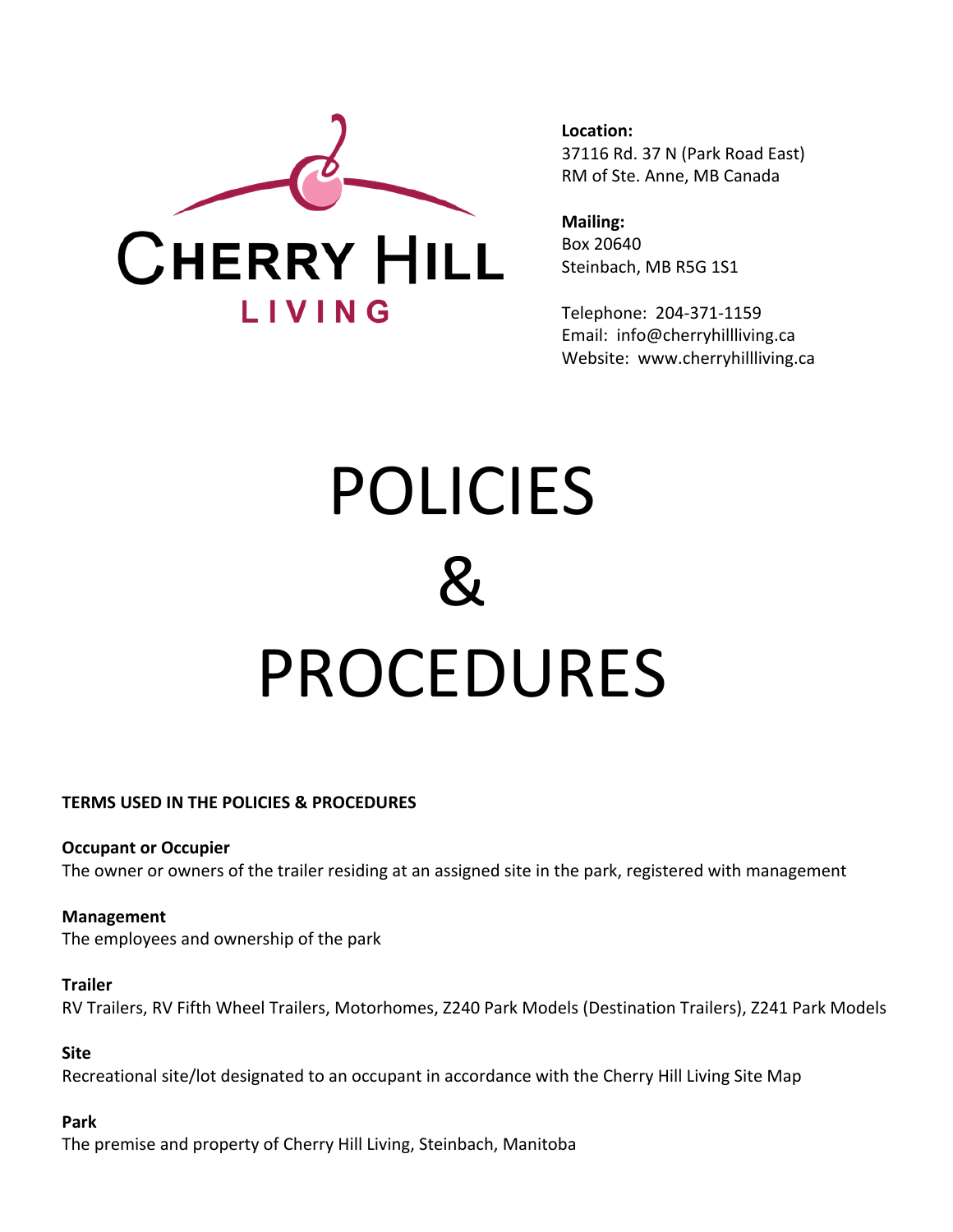| 1. |                        | <b>ADMINISTRATIVE PROCEDURES</b>             | 1              |
|----|------------------------|----------------------------------------------|----------------|
|    | 1.1.                   | <b>PARK OFFICE</b>                           | $\mathbf{1}$   |
|    |                        | 1.2. COMMUNICATIONS TO MEMBERS               | $\mathbf{1}$   |
|    |                        | 1.3. FEEDBACK FROM MEMBERS                   | $\mathbf{1}$   |
|    |                        | 1.4. THE AGREEMENT                           | $\mathbf{1}$   |
|    | 1.5.                   | <b>INTERNET SERVICES</b>                     | $\mathbf{1}$   |
|    |                        | 1.6. PERSONAL INFORMATION                    | $\mathbf{1}$   |
|    |                        | 1.7. MAIL, PACKAGES & MESSAGES               | $\mathbf{1}$   |
|    |                        | 1.8. COMPLIANCE WITH POLICIES                | $\overline{2}$ |
|    |                        |                                              |                |
| 2. |                        | INSURANCE & REGISTRATION                     | $\overline{2}$ |
|    | 2.1.                   | <b>TRAILER INSURANCE</b>                     | $\overline{2}$ |
| 3. | <b>MUNICIPAL TAX</b>   |                                              | $\overline{2}$ |
|    |                        | 3.1. R.M OF STE ANNE MUNICIPAL TAX           | $\overline{2}$ |
|    |                        |                                              |                |
| 4. |                        | TRAILER REQUIREMENTS & SERVICE CONNECTIONS   | $\overline{2}$ |
|    | 4.1.                   | TRAILER AGE                                  | $\overline{2}$ |
|    |                        | 4.2. WASTEWATER HOLDING TANKS                | $\overline{2}$ |
|    |                        | 4.3. WATER CONNECTIONS                       | $\overline{2}$ |
|    |                        | 4.4. SEWER CONNECTIONS                       | 3              |
|    |                        | 4.5. ELECTRICAL CONNECTIONS                  | 3              |
|    |                        | 4.6. ELECTRICAL DAMAGE                       | 3              |
|    |                        | 4.7. SMOKE ALARMS & CO2 DETECTORS            | 3              |
|    |                        | 4.8. PROPANE TANKS & CONNECTONS              | 3              |
|    | 4.9.                   | <b>PROPANE APPLIANCES</b>                    | 3              |
|    |                        | 4.10. FOUNDATIONS                            | 3              |
|    | 4.11.                  | TRAILER MODIFICATIONS                        | 3              |
|    |                        |                                              |                |
|    | 5. RESALE ON YOUR SITE |                                              | 3              |
| 6. |                        | <b>GENERAL PARK REGULATIONS</b>              | 4              |
|    | 6.1.                   | <b>TRAFFIC SAFETY</b>                        | 4              |
|    | 6.2.                   | <b>SITE PARKING</b>                          | 4              |
|    | 6.3.                   | <b>QUIET TIME</b>                            | 4              |
|    | 6.4.                   | NOISE TIME - CONSTRUCTION & EQUIPMENT        | 4              |
|    | 6.5.                   | <b>ENCLOSED FIRES</b>                        | 4              |
|    | 6.6.                   | <b>FIREWOOD</b>                              | 4              |
|    | 6.7.                   | MOTORIZED RECREATIONAL VEHICLES - ATV'S etc. | 4              |
|    | 6.8.                   | <b>GOLF CARTS</b>                            | 4              |
|    | 6.9.                   | <b>VISITOR LIABILITY</b>                     | 5              |
|    | 6.10.                  | <b>SUBLETTING</b>                            | 5              |
|    | 6.11.                  | PROPERTY DAMAGE                              | 5              |
|    | 6.12.                  | <b>GARBAGE &amp; RECYCLING</b>               | 5              |
|    | 6.13.                  | <b>PETS</b>                                  | 5              |
|    | 6.14.                  | <b>BE BEAR SMART</b>                         | 5              |
|    | 6.15.                  | <b>FIREWORKS</b>                             | 5              |
|    | 6.16.                  | <b>BEACH ACCESS</b>                          | 5              |
|    | 6.17.                  | <b>BEACH ETIQUETTE</b>                       | 5              |
|    | 6.18.                  | MOTORIZED WATERCRAFT                         | 5              |
|    | 6.19.                  | <b>WATERCRAFT STORAGE</b>                    | 6              |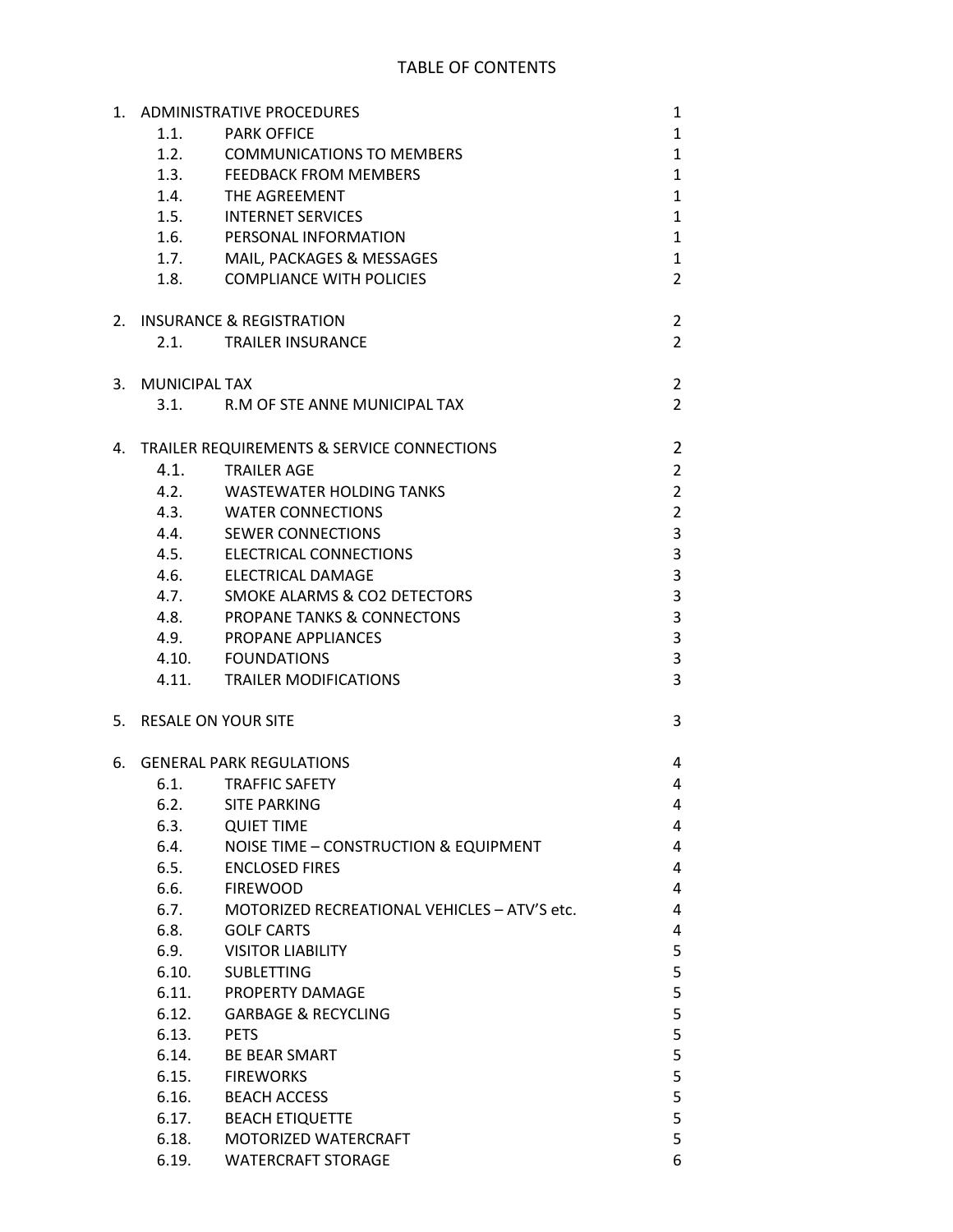|    |                  | 6.20. AQUATIC ANCHORING SYSTEMS                  | 6              |
|----|------------------|--------------------------------------------------|----------------|
|    |                  | 6.21. FLOATATION DEVICES                         | 6              |
|    |                  |                                                  |                |
| 7. | SITE REGULATIONS |                                                  | 6              |
|    |                  | 7.1. SITE USAGE                                  | 6              |
|    |                  | 7.2. TENT TRAILERS, BUNKIES & TENTS              | 6              |
|    |                  | 7.3. SIGNAGE ON SITE                             | 6              |
|    |                  | 7.4. ELECTRICAL ADAPTERS                         | 6              |
|    |                  | 7.5. EXTRA FRIDGE                                | 6              |
|    |                  | 7.6. CLOTHESLINES                                | 6              |
|    |                  | 7.7. WINDOW COVERINGS                            | 6              |
|    |                  | 7.8. WEED AND PEST CONTROLS                      | 6              |
|    |                  | 7.9. SITE MAINTAINANCE AND CLEANLINESS           | 6              |
|    |                  | 7.10. WOOD PALLETS/TARPS                         | 6              |
|    |                  | 7.11. SITE CLUTTER                               | $\overline{7}$ |
|    |                  | 7.12. ENERGY EFFICIENCY                          | $\overline{7}$ |
|    |                  | 7.13. HOT TUBS & SAUNAS                          | $\overline{7}$ |
|    |                  | 7.14. EXTERIOR SITE LIGHTING                     | $\overline{7}$ |
|    |                  |                                                  |                |
| 8. |                  | SITE IMPROVEMENTS                                | 7              |
|    |                  | 8.1. PRE-APPROVAL                                | $\overline{7}$ |
|    |                  | 8.2. EXCEPTIONS                                  | $\overline{7}$ |
|    |                  | 8.3. CALL BEFORE YOU DIG                         | $\overline{7}$ |
|    |                  | 8.4. SITE GRADING IMPROVEMENTS                   | $\overline{7}$ |
|    |                  | 8.5. ROCKS, STONES, SAND AND AGGREGATES          | $\overline{7}$ |
|    | 8.6.             | <b>TREES &amp; BRANCHES</b>                      | $\overline{7}$ |
|    |                  | 8.7. PRIVACY WALLS                               | 8              |
|    |                  | 8.8. STORAGE SHEDS / SUMMER GETAWAY SITES        | 8              |
|    | 8.9.             | STORAGE SHEDS / WINTERIZED PARK MODELS           | 8              |
|    | 8.10.            | DECKS & STEPS / SUMMER GETAWAY SITES             | 8              |
|    | 8.11.            | DECKS & STEPS / WINTERIZED PARK MODELS           | 8              |
|    | 8.12.            | <b>GAZEBOS / SUMMER GETAWAY SITES</b>            | 8              |
|    | 8.13.            | GAZEBOS / WINTERIZED PARK MODELS SITES           | 9              |
|    | 8.14.            | SUNROOM ADDITIONS / SUMMER GETAWAY SITES         | 9              |
|    | 8.15.            | SUNROOM ADDITIONS / WINTERIZED PARK MODELS SITES | 9              |
|    | 8.16.            | <b>FIREWOOD STORAGE</b>                          | 9              |
|    | 8.17.            | <b>OUTDOOR CARPETS/RUGS/MATS</b>                 | 9              |
|    | 8.18.            | <b>GARAGES</b>                                   | 9              |
|    | 8.19.            | <b>ELECTRICAL ADDED TO SITE</b>                  | 9              |
| 9. | PRIVATE DOCKS    |                                                  | 9              |
|    | 9.1.             | <b>GENERAL DOCK INFORMATION</b>                  | 9              |
|    | 9.2.             | NEW DOCK CONSTRUCTION STANDARDS                  | 9              |
|    | 9.3.             | <b>ANCHORING SYSTEM OPTIONS</b>                  | 10             |
|    | 9.4.             | SIGNAGE ON DOCKS                                 | 10             |
|    | 9.5.             | LIGHTING AND ACCESSORIES                         | 10             |
|    | 9.6.             | <b>GANGWAY ACCESS RAMPS</b>                      | 10             |
|    | 9.7.             | EXISTING DOCKS (docks installed prior to 2021)   | 10             |
|    | 9.8.             | WEST SIDE NEW DOCKS (in front of sites 1 - 35-B) | 10             |
|    | 9.9.             | EAST SIDE NEW DOCKS (in front of sites 67 - 113) | 10             |
|    |                  |                                                  |                |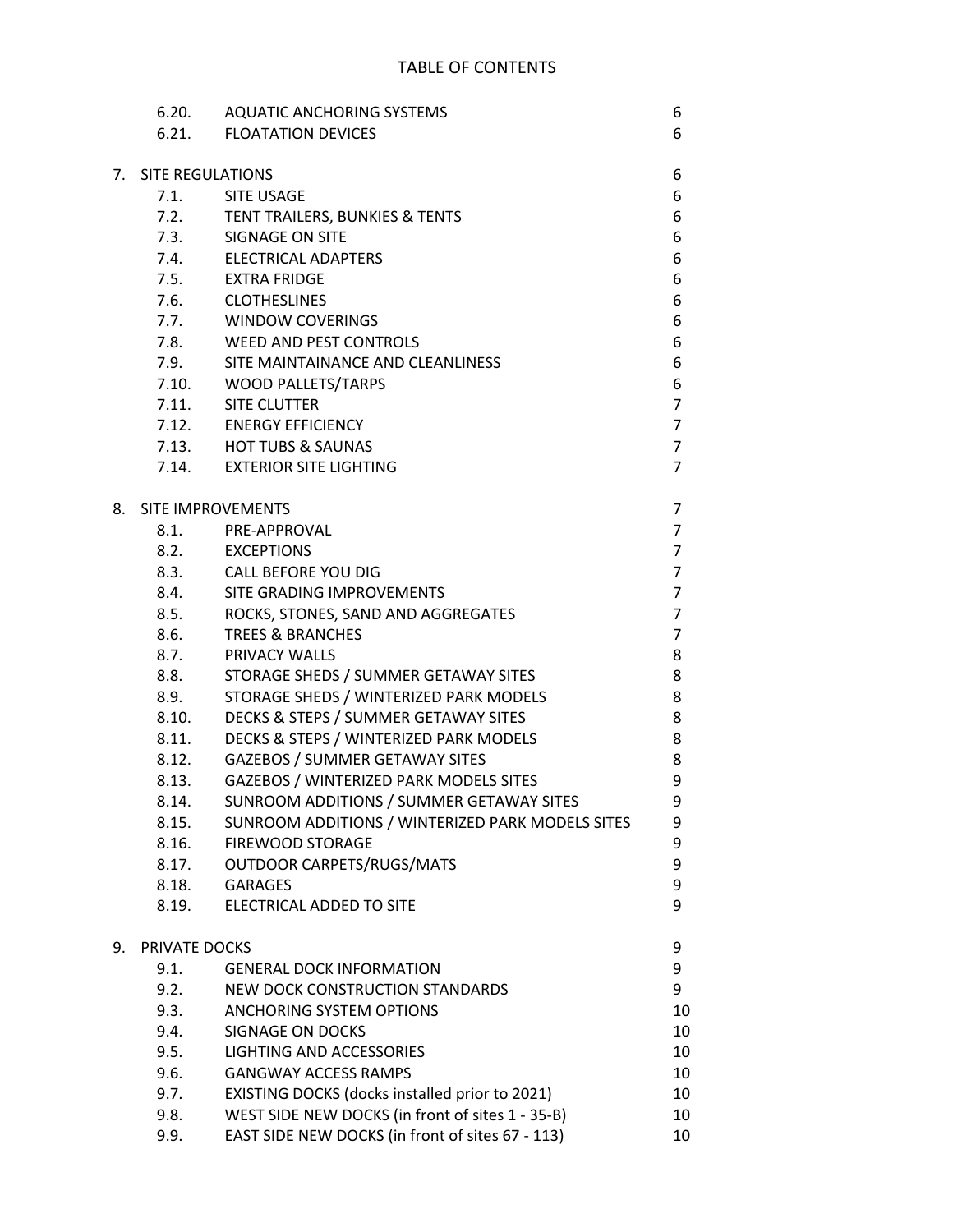# **CHERRY HILL LIVING POLICIES & PROCEDURES**

Cherry Hill Living is a members only private park. As such we encourage member interaction and input into our policies and procedures. These Cherry Hill Policies and Procedures are considered an active document. Updates based on ongoing experiences and member feedback are being made on a regular basis. The current version of the Policies and Procedures is posted on our website at www.cherryhillliving.ca.

# **1. ADMINISTRATIVE PROCEDURES**

#### 1.1. PARK OFFICE

- 1.1.1. The Park office is in the Barn Clubhouse during the summer months.
- 1.1.2. Office hours are posted on our website. Hours vary by season
- 1.2. COMMUNICATIONS TO MEMBERS
	- 1.2.1. Correspondence between Cherry Hill Living and its members is in the form of emails.
	- 1.2.2. Newsletter emails sent thru "Constant Contact" (a group email service provider) are sent to all members on a regular basis. These group emails contain information regarding ongoing events, notices etc.
	- 1.2.3. "Constant Contact" group emails will automatically be sent to the registered site occupants email address on file in our office. If the occupier would like to have these announcements sent to any additional addresses, the occupier should email this request to office@cherryhillliving.ca.
- 1.3. FEEDBACK FROM MEMBERS
- 1.3.1. Any suggestions and/or complaints should be emailed or delivered in writing to the park office.
- 1.4. THE AGREEMENT
	- 1.4.1. THE AGREEMENT

The Occupier will enter into an agreement with Cherry Hill Living called "The Occupiers License Site Agreement". This document is to be signed annually on or before September 15th.

1.4.2. REGISTERED OCCUPANTS

If more than one person will be paying bills or dealing with the office regarding the site, they must be registered as a site representative. Only occupants and registered representatives will have access to information about the status of accounts, etc. Representative registration forms can be obtained from the office.

#### 1.5. INTERNET SERVICES

1.5.1. PRIVATE WI-FI

Wi-Fi is available at your site through Swifthighspeed.com (204-381-0112).

1.5.2. PUBLIC WI-FI

Free wi-fi is available at the barn. NETWORK: Cherry Hill Public WiFi. Password is posted.

- 1.6. PERSONAL INFORMATION
	- 1.6.1. Manitoba law prohibits the sharing of any occupier's personal information. Cherry Hill will not provide any personal information without written permission or instruction.
	- 1.6.2. If requested by any authority of the law, Cherry Hill may be required to provide personal information and if so required, will advise you as soon as is reasonably possible.

#### 1.7. MAIL, PACKAGES & MESSAGES

- 1.7.1. Post office boxes can be applied for thru Canada Post in Steinbach.
- 1.7.2. Deliveries and packages can be received directly at individual sites.

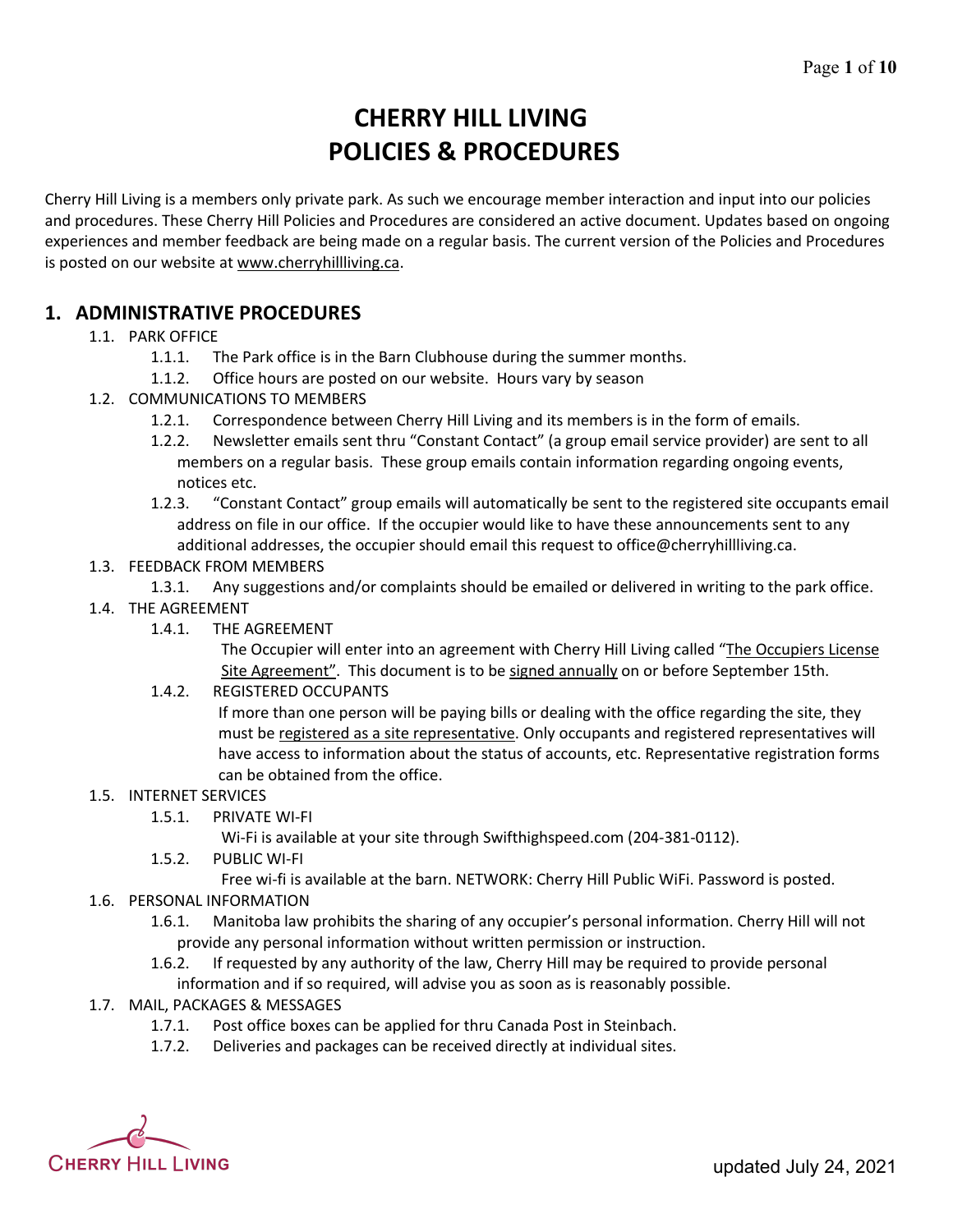- 1.7.3. No mail or couriered packages will be received on behalf of the occupant or delivered to the occupant's site by the Cherry Hill office and/or staff.
- 1.7.4. Personal messages will not be accepted at the office or passed along to occupants.
- 1.7.5. Management will do their best to pass on any emergency calls or messages to the occupants.
- 1.8. COMPLIANCE WITH POLICIES
	- 1.8.1. Management reserves the right to evict if the occupant does not comply with these Policies & Procedures.

# **2. INSURANCE & REGISTRATION**

### 2.1. TRAILER INSURANCE

- 2.1.1. It is the responsibility of the occupant to provide current trailer insurance.
- 2.1.2. Trailers must be insured with MPI (Manitoba Public Insurance) or by homeowner's insurance.
- 2.1.3. For MPI insured trailers, the license plate must always be displayed in plain view to the public.
- 2.1.4. CSA Z241 Winterized Park Models must be insured with a homeowners insurance policy.
- 2.1.5. If the trailer hitch is removed or if access to the hitch is restricted then homeowner's insurance must be in place, as opposed to MPI as MPI stipulates that a unit must be able to be moved for repairs.
- 2.1.6. Current copies of the insurance papers must be on file at the Cherry Hill office. The Insurance information being requested is part of Cherry Hill's due diligence to ensure that all units/sites have proper coverage to protect the occupier, their neighbors, and the park. It is being collected solely for this purpose and will be used only for this purpose.

# **3. MUNICIPAL TAX**

- 3.1. R.M OF STE ANNE MUNICIPAL TAX
	- 3.1.1. Trailers/Park Models insured with homeowner's insurance are subject to municipal tax.
	- 3.1.2. Site improvements such as garages, sunrooms, gazebos, sheds, and decks will be assessed for tax by the Province of Manitoba.

# **4. TRAILER REQUIREMENTS & SERVICE CONNECTIONS**

- 4.1. TRAILER AGE
	- 4.1.1. Travel Trailers/RVs must be 10 years old or newer. In the event the unit is more than ten (10) years old, the occupier may be asked to replace it with a newer unit.
	- 4.1.2. CSA Z240 Destination Trailers must be 15 years old or newer. In the event the unit is more than fifteen (15) years old, the occupier may be asked to replace it with a newer unit.
	- 4.1.3. CSA Z241 Park Models must be new when entering the park and shipped direct from a pre-approved Cherry Hill Park Model Dealer or Manufacturer.
	- 4.1.4. Motor Coaches (such as Class A Motorhomes) in the park must be road worthy. There is no specific age restriction on Motor Coaches, evaluations are done on an individual basis.
- 4.2. WASTEWATER HOLDING TANKS
	- 4.2.1. All RVs must have grey and black water holding tanks with valves for dumping.
- 4.3. WATER CONNECTIONS
	- 4.3.1. Cherry Hill provides potable drinking water. The water is treated with chlorine and filtered through an iron filter system. Cherry Hill does not soften the water supply.
	- 4.3.2. Cherry Hill supplies water at an evenly regulated pressure level.
	- 4.3.3. Owner supplied water pressure regulators are recommended.
	- 4.3.4. A white CSA approved water hose must be used to hook up to the Cherry Hill water supply. Regular outdoor water hoses are not acceptable.

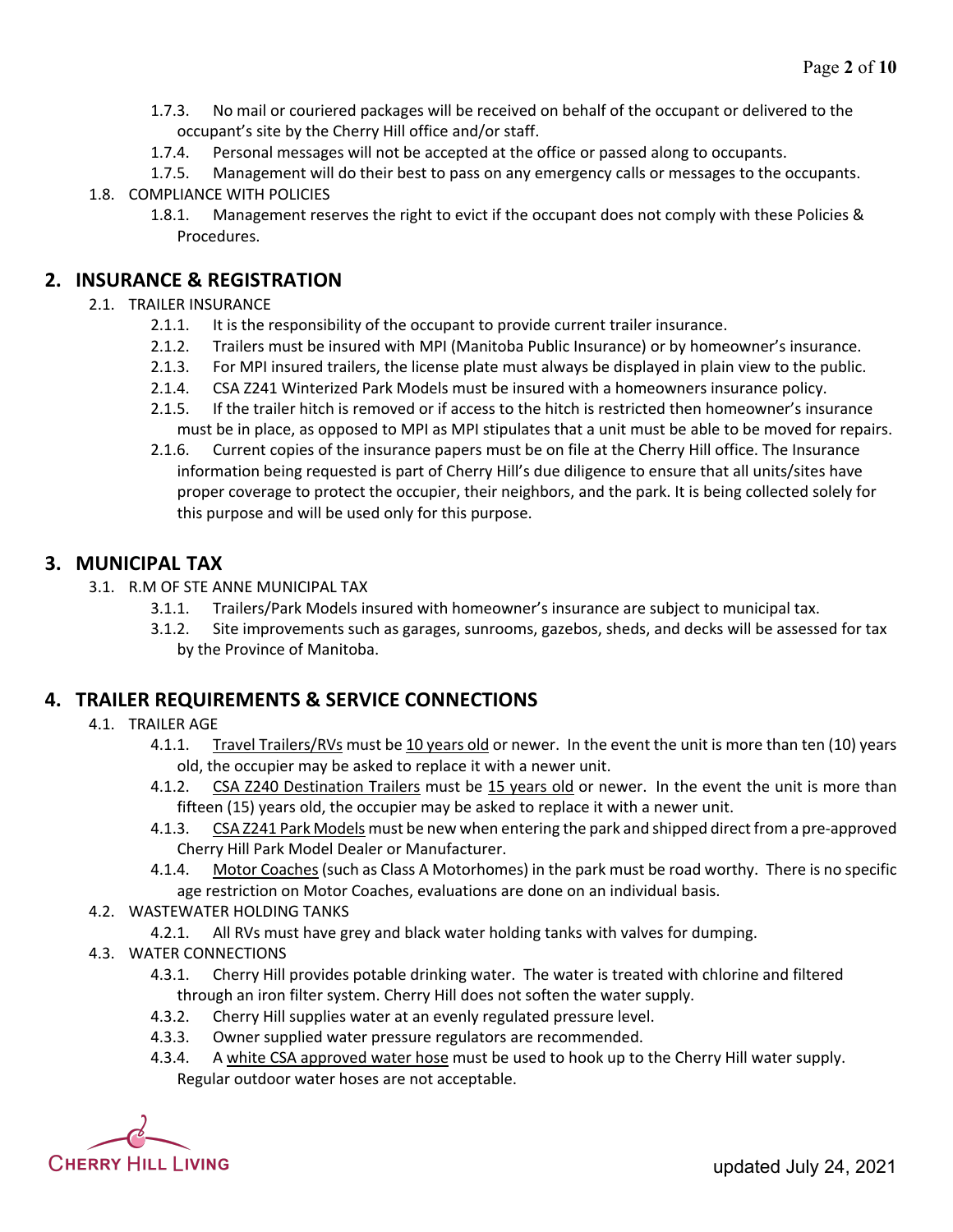- 4.4. SEWER CONNECTIONS
	- 4.4.1. All sewer lines are to be hard piped, properly sloped, supported and sealed to the Cherry Hill sewer connection with "Fernco" rubber pipe couplings.
- 4.5. ELECTRICAL CONNECTIONS
	- 4.5.1. CSA certified cables must be used to plug trailers in. (30amp or 50amp as applicable).
- 4.6. ELECTRICAL DAMAGE
	- 4.6.1. Owner supplied surge protectors are recommended.
	- 4.6.2. Cherry hill is not responsible for any damage to trailers and/or trailer unit components (appliances, computers, electronics, etc.) due to any electrical issues such as lightening, power failure or power surge.
	- 4.6.3. Cherry Hill is not responsible for food damaged due to a power failure or a tripped breaker.
- 4.7. SMOKE ALARMS & CO2 DETECTORS
	- 4.7.1. All units must have working Carbon Monoxide and Smoke Alarms.
- 4.8. PROPANE TANKS & CONNECTONS
	- 4.8.1. All propane devices and systems (including tanks) must be compliant with municipal, provincial, and federal laws.
	- 4.8.2. CSA Z241 Park Models must have 2 x 400lb Propane Tanks. Propane tanks must be permitted and installed by a licensed propane supply company.
- 4.9. PROPANE APPLIANCES
	- 4.9.1. The following appliances must be propane fueled (Not Electric): Furnace, Hot water heater, Range, Cooktop and Clothes Dryer (if applicable). Propane, not electricity, must be used to fuel these appliances when in use at Cherry Hill.
	- 4.9.2. CSA Z241 Park Models must have Propane Hot Water On-Demand boilers as opposed to hot water tanks.
	- 4.9.3. All hot water tanks and/or On-Demand boilers must be powered by propane, as opposed to electricity.
- 4.10. FOUNDATIONS
	- 4.10.1. CSA Z240 and Z241 Destination trailers and Park Models must be placed on minimum 8"x8"x24" treated lumber cribbing stacked "Jenga style" directly under the frames with a minimum of 6 load points/crib locations.
- 4.11. TRAILER MODIFICATIONS
	- 4.11.1. All modifications to trailers including but not limited to AC, HVAC, Openings, Plumbing, Gas, Electrical etc. must be done by a certified manufacturer and/or dealer.

## **5. RESALE – GUIDELINES FOR SELLING YOUR TRAILER AND/OR AMENITIES ON YOUR SITE**

- 5.1. Selling your trailer and/or amenities on your site is a courtesy offered to the occupier.
- 5.2. All resale transactions to be done in accordance with the "Assignment to Convey" section of the "Occupiers License Site Agreement".
- 5.3. The occupant may list the site with a Cherry Hill preferred real estate agent.
- 5.4. Travel Trailers/RVs older than 10 years cannot be resold into the park.
- 5.5. Z240 Destination Trailers older than 15 years cannot be resold into the park.

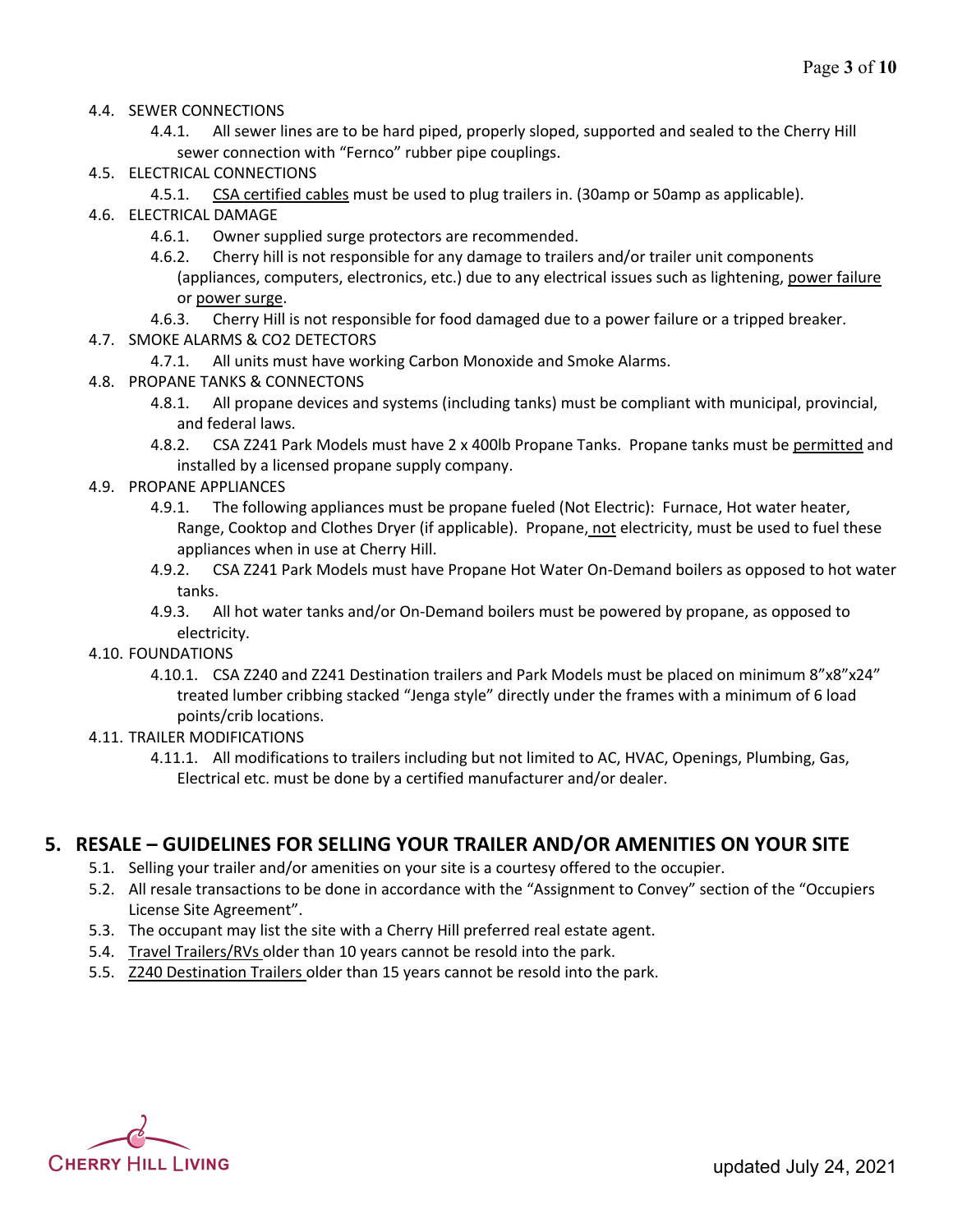# **6. GENERAL PARK REGULATIONS**

#### 6.1. TRAFFIC SAFETY

- 6.1.1. The speed limit throughout Cherry Hill is 19 km/hour "If you are going 20 you are going too fast". This rule applies to all vehicles.
- 6.1.2. Motorists and bicyclists are expected to use caution and observe provincial regulations.
- 6.1.3. All children under 18 on bicycles are required to wear helmets.
- 6.2. SITE PARKING
	- 6.2.1. A maximum of two vehicles parked on each site at any given time. Additional/visitor vehicles can be parked in the designated visitor/overflow parking areas (see current site map on our website).
	- 6.2.2. No parking on the road.
	- 6.2.3. No parking on vacant sites.
	- 6.2.4. Vehicles on sites must be parked parallel to side property lines of site.
	- 6.2.5. Vehicles on sites must be parked square to the site (not diagonal).
	- 6.2.6. All vehicles must be licensed, plated and insured.
	- 6.2.7. All vehicles must be in good state of repair not leaking oil, anti-freeze or any other substance.
- 6.3. QUIET TIME
	- 6.3.1. Quiet time from 11:00 pm 7:00 am. No noise, including music and pets during these hours.
	- 6.3.2. Notice will be provided regarding quiet time exemptions for park events.
- 6.4. NOISE TIME CONSTRUCTION & EQUIPMENT
	- 6.4.1. Power tools, hammering, lawn mowers, blowers, pressure washers and any other disruptive site improvement work is restricted to the following days and times:
		- Monday to Friday 9:00am to 6:00pm
		- Saturday's 10:00am to 4:00pm
		- Sunday's & Holidays Quiet Day's
	- 6.4.2. No chain saws allowed other than the ones used by Maintenance/Management.
- 6.5. ENCLOSED FIRES
	- 6.5.1. All fires must be in enclosed fire "pits".
	- 6.5.2. Fire pits are to meet management approval for structure and location on the site.
	- 6.5.3. Fires must be doused with water when left unattended and after every use.
	- 6.5.4. Occupants to abide by the municipal Fire Prevention and Control By-Laws and regulations.
- 6.6. FIREWOOD
	- 6.6.1. Due to emerald ash borer disease (EBA), firewood from Winnipeg or Ontario is not permitted.
	- 6.6.2. You must purchase firewood from a supplier approved by Cherry Hill management. A list of preapproved suppliers can be obtained from the Cherry Hill office.
- 6.7. MOTORIZED RECREATIONAL VEHICLES ATV'S etc.
	- 6.7.1. Cherry Hill roadways are deemed public.
	- 6.7.2. Drivers of motorized and/or electric vehicles in the park must have a valid driver's license.
	- 6.7.3. Recreational vehicles, including ATV's, must be insured and licensed.
	- 6.7.4. Gas/Diesel powered recreational vehicles are not to be used for recreation or transportation within the park.
- 6.8. GOLF CARTS
	- 6.8.1. Electric powered carts are allowed on the roads within the park.
	- 6.8.2. Electric powered carts are not allowed on the beach.
	- 6.8.3. Designated cart Parking areas are provided (see site map on website for current locations).
	- 6.8.4. Drivers of all motorized and electric vehicles within the park are required to have a valid driver's license.
	- 6.8.5. Management will require proof of liability insurance for all golf carts annually.

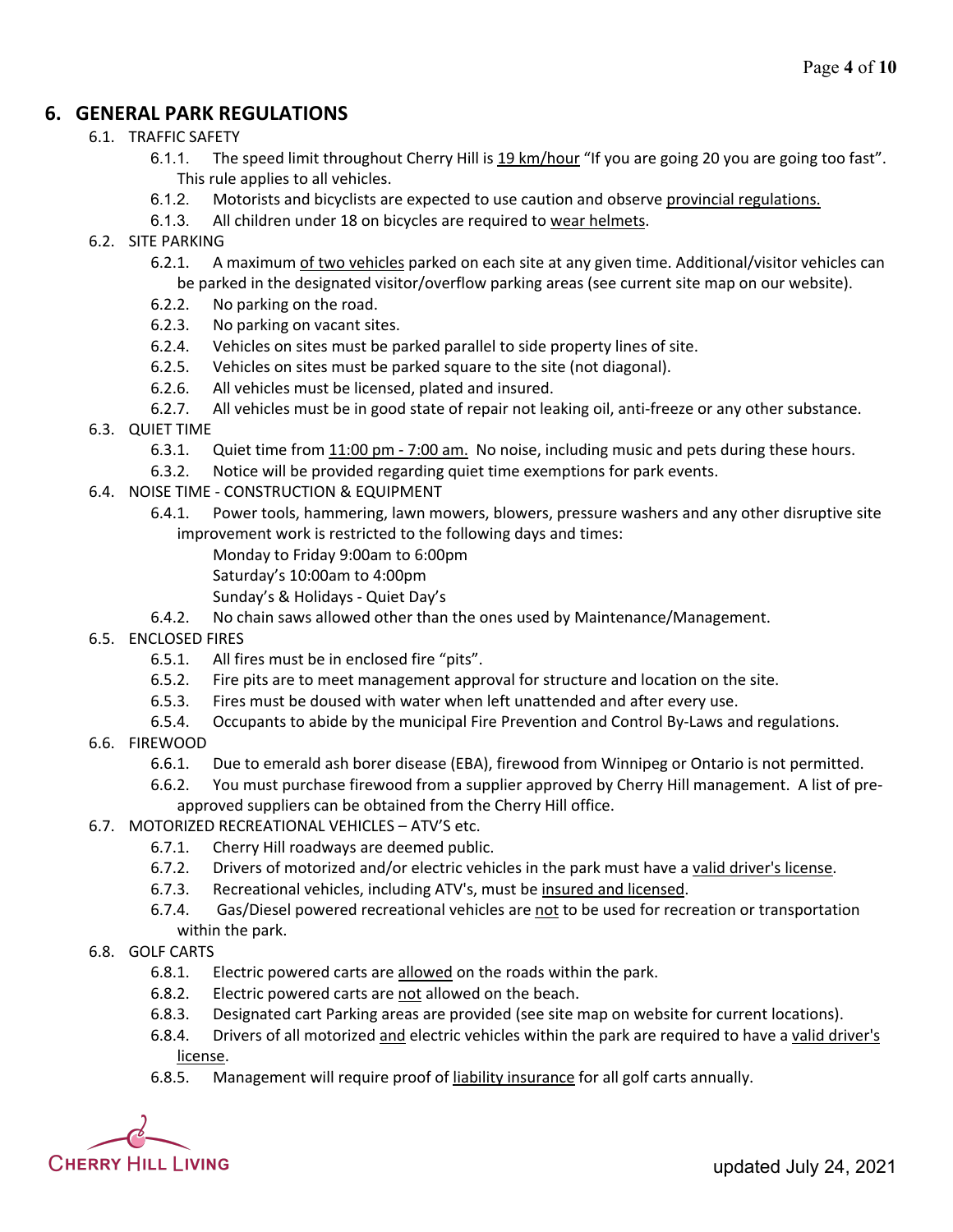#### 6.9. VISITOR LIABILITY

6.9.1. Registered site occupants must be in attendance while guests are in the park.

- 6.10. SUBLETTING
	- 6.10.1. The rental of trailers/sites by the occupant is prohibited. The site shall be used solely for recreational purposes and occupied only by the occupant and their dependents/children.
- 6.11. PROPERTY DAMAGE
	- 6.11.1. Occupants are responsible to management for any damages to the site, park property, or its facilities or amenities, caused by the occupant, his family, guests, visitors, or invitees.
- 6.12. GARBAGE & RECYCLING
	- 6.12.1. Occupants are responsible to transport and place all garbage and recycling in the bulk garbage and recycling dumpsters provided by Cherry Hill in a designated location.
	- 6.12.2. Do not bring garbage from off site to dispose of at the park.
	- 6.12.3. Securely bag/package all refuse and recycling and place in dumpsters.
	- 6.12.4. The garbage and recycling dumpsters are for household garbage only.
	- 6.12.5. Do not dispose of large articles, electronics, appliances, furniture, mattresses, propane tanks, etc. in or near the garbage and recycling dumpsters.
	- 6.12.6. Diapers and animal waste are to be disposed of in the bulk dumpsters and not the garbage cans inside any buildings (because of the odor). Do not burn diapers or animal waste in fire pits.
	- 6.12.7. Do not put fire-pit ash or other organics such as branches, leaves, grass, garden refuse or logs in the garbage dumpsters. Check with management on how/where these materials can be disposed of.

#### 6.13. PETS

- 6.13.1. Pets must always be on a leash, including on the beach and in the big lake.
- 6.13.2. Occupants are responsible for immediate clean up after their pets.
- 6.13.3. Do not leave animal feces on mounds or in front of any site or building.
- 6.13.4. Pets are allowed in the big lake but not in the little fountain pond.
- 6.13.5. Barking or other excessive pet related noise is not acceptable.
- 6.13.6. Owners of disruptive and/or dangerous pets will be asked to remove their pets from the park.
- 6.13.7. All occupants to abide by the current municipal pet by-laws and regulations.

#### 6.14. BE BEAR SMART

- 6.14.1. Bird feeders attract bears. Bird feeders are not permitted at Cherry Hill.
- 6.14.2. For more information on reducing the risk of conflicts with black bears and other wildlife visit www.manitoba.ca/human-wildlife.
- 6.15. FIREWORKS
	- 6.15.1. No Private Fireworks.
	- 6.15.2. No Floating and/or Burning Paper Lanterns.
- 6.16. BEACH ACCESS
	- 6.16.1. Do not walk through private sites.
	- 6.16.2. Use designated beach access pathways only (see site map on website for current locations).
	- 6.16.3. Use designated common beach areas (see site map on website for current locations).
- 6.17. BEACH ETIQUETTE
	- 6.17.1. Do not trespass on private docks.
	- 6.17.2. Current public dock locations are shown on the site map on our website.
	- 6.17.3. Properly dispose of all garbage including cigarette butts.

#### 6.18. MOTORIZED WATERCRAFT

6.18.1. No Motorized watercraft.

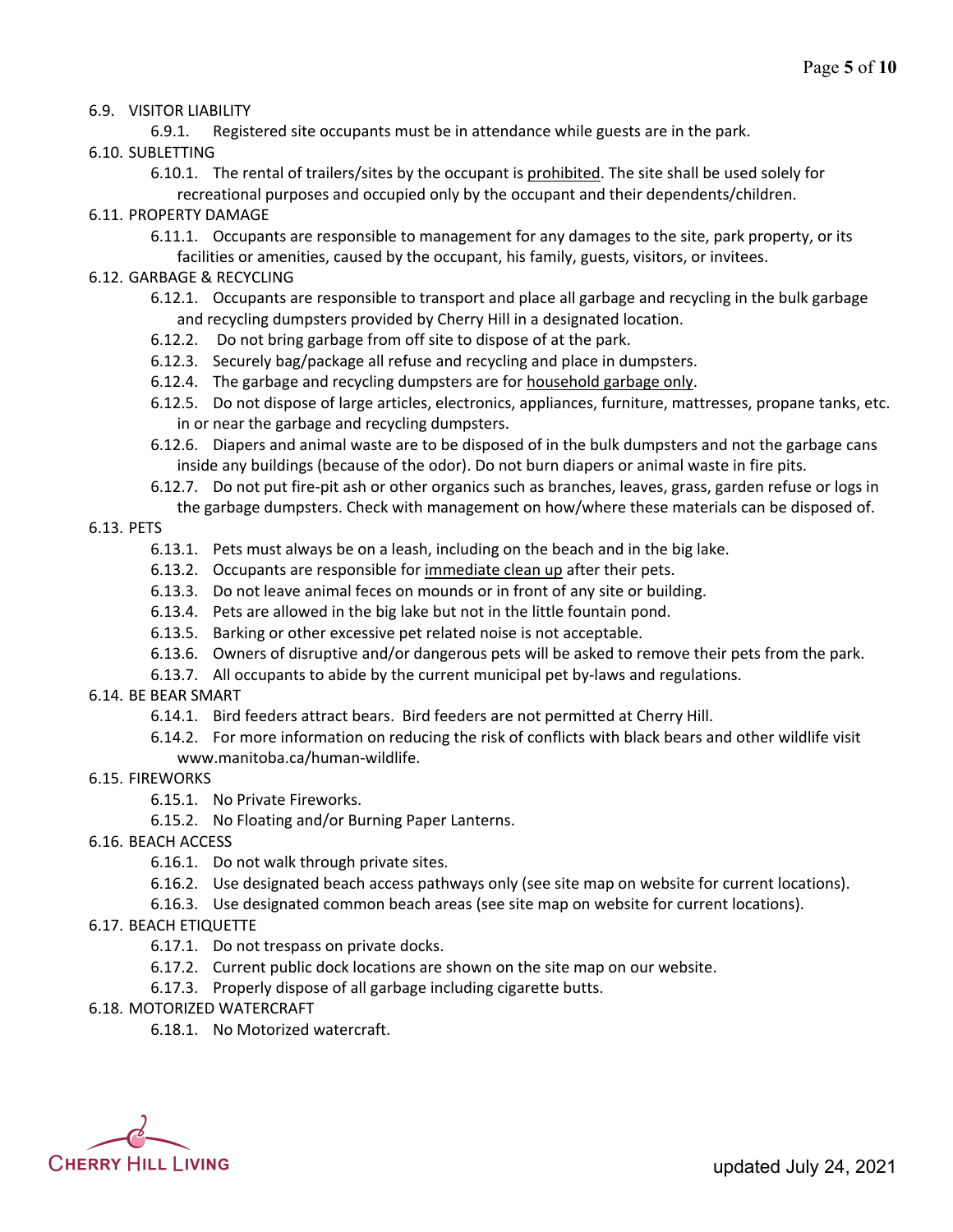#### 6.19. WATERCRAFT STORAGE

- 6.19.1. Proper storage of watercraft is important for safety and aesthetic reasons.
- 6.19.2. All watercrafts must be stored either on your site or secured to your private dock or a public dock.
- 6.19.3. Watercrafts are not to be left on the beach when not in use.

#### 6.20. AQUATIC ANCHORING SYSTEMS

- 6.20.1. Flotation devices can be attached to public docks and/or public buoys while in use.
- 6.20.2. Public buoys are located at several locations in the middle of the lake.
- 6.20.3. Private buoys must be pre-approved for location and aesthetics.
- 6.20.4. Private buoys must be proper aquatic buoys. No plastic jugs.
- 6.20.5. Anchors must be a minimum of 3 meters in depth.
- 6.20.6. No poles or bars pounded into the sand under the water or on the beach.

#### 6.21. FLOATATION DEVICES

- 6.21.1. Air-filled floatation devices (rafts, islands, tubes...) are to be stored on your site when not in use.
- 6.21.2. Label all watercraft and floatation devises with your site number.

# **7. SITES REGULATIONS**

- 7.1. SITE USAGE
	- 7.1.1. All sites in the park allow for one Trailer/Motorhome/Park Model only.
- 7.2. TENT TRAILERS, BUNKIES & TENTS
	- 7.2.1. No tent trailers.
	- 7.2.2. No "Bunkies" exterior rooms with sleeping quarters.
	- 7.2.3. Tents can be set up periodically for guest use but must be dismantled when not in use.
- 7.3. SIGNAGE ON SITES
	- 7.3.1. No personal FOR SALE signs in windows, on trailers and/or sites and/or amenities.
	- 7.3.2. No advertising signs of any kind in windows, on trailers and/or sites and/or amenities.
- 7.4. ELECTRICAL ADAPTERS
	- 7.4.1. If a 50amp trailer is parked on a 30amp site, the 30amp service must be upgraded to 50 amp.
	- 7.4.2. A 50amp trailer must connect to a 50amp service. Adapters are not allowed in this case.
	- 7.4.3. If a 30amp trailer is parked in a 50amp site a CSA approved 50 amp-30amp adapters can be used.
- 7.5. EXTRA FRIDGE
	- 7.5.1. A second fridge is permitted, but it must be an "Energy Efficient" appliance.
	- 7.5.2. Second fridges must be stored inside an approved lockable shed.
- 7.6. CLOTHESLINES
	- 7.6.1. Clotheslines & Umbrella type clotheslines are not permitted.
- 7.7. WINDOW COVERINGS
	- 7.7.1. Manufactured window coverings only. No tin foil in windows visible from the exterior.
- 7.8. WEED AND PEST CONTROL
	- 7.8.1. Weeds and Pests on an occupant's site are the responsibility of the occupier.
	- 7.8.2. Herbicides used to control weeds must be preapproved by park management.
- 7.9. SITE MAINTAINANCE AND CLEANLINESS
	- 7.9.1. Occupants to maintain the trailer, site and any site improvements in a clean and tidy condition.
	- 7.9.2. Management reserves the right to clean sites and charge occupants a maintenance service fee if sites are not weeded or kept clean of debris.
- 7.10. WOOD PALLETS/TARPS
	- 7.10.1. Pallets are not allowed to be used by occupants for any purpose at Cherry Hill.
	- 7.10.2. Tarps are not allowed to be used by occupants for any purpose at Cherry Hill.

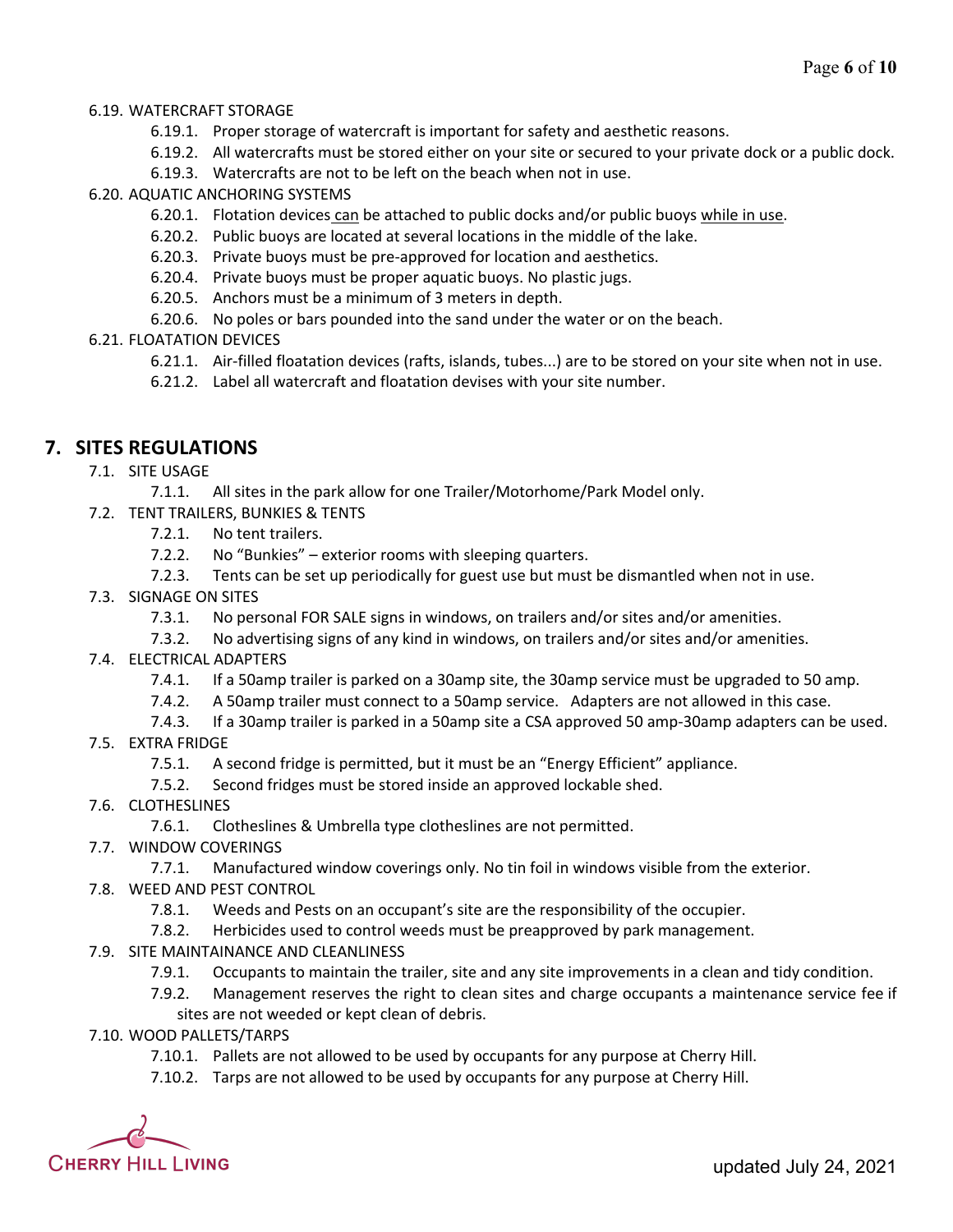#### 7.11. SITE CLUTTER

7.11.1. No storage of lumber, pallets, old screens, awnings, clutter items, refuse, garbage or other loose material etc. around, under or behind the occupant's trailer, shed or site.

7.11.2. If personal property is stored under your RV, management approved skirting may be required. 7.12. ENERGY EFFICIENCY

- 7.12.1. Air conditioners and all exterior lights to be turned off when the occupant is away from the site. 7.13. HOT TUBS & SAUNAS
	- 7.13.1. Occupant owned Hot Tubs and Electric Saunas are not allowed on the occupiers site.
	- 7.13.2. Hot tub rental from a third party is not allowed.
- 7.14. EXTERIOR SITE LIGHTING
	- 7.14.1. Solar powered lighting only.
	- 7.14.2. Soft white/yellow lights only no colored lights.
	- 7.14.3. No flashing/flickering or color/intensity animated lights.
	- 7.14.4. Do not attach or hang lights from branches shrubs, plantings and/or trees.

#### **8. SITE IMPROVEMENTS**

Cherry Hill upholds detailed architectural standards that ensure the surrounding sites will complement the appearance of your own site. These standards include the age of the unit and the design and maintenance of site improvements (sheds, docks, gazebos, decks, garages, etc.).

- 8.1. PRE-APPROVAL
	- 8.1.1. Provide a drawing for any site improvements, additions, or changes to the site for pre-approval.
	- 8.1.2. Construction or improvements of any kind to the RV trailer, Motorhome, or Park Model, sunrooms, gazebos, decks, sheds, docks etc. or the site itself, must be pre-approved in writing by management. If the occupier does not have written approval from management for all Construction or improvements the occupier may be asked to remove them.
- 8.2. EXCEPTIONS

8.2.1. Any existing, acceptable deviations from these guidelines are considered exceptions. Exceptions cannot be transferred to new occupants or sold back into the park.

- 8.3. CALL BEFORE YOU DIG
	- 8.3.1. Due to shallow under-ground electrical, water and sewer services, digging or placing of stakes into the ground must be pre-approved in writing by management.
- 8.4. SITE GRADING IMPROVEMENTS
	- 8.4.1. Any occupier supplied gravel or aggregate must be pre-approved.
- 8.5. ROCKS, STONES, SAND AND AGGREGATES
	- 8.5.1. All rocks, stones, sand, and aggregates stored or placed by Cherry Hill Living are property of Cherry Hill Living.
	- 8.5.2. Moving of any Cherry Hill owned rocks, stones, sand, and aggregates is prohibited.
	- 8.5.3. Painting of rocks is prohibited.
- 8.6. TREES & BRANCHES
	- 8.6.1. Occupants, their family, guests, or invitees shall not damage or remove the lawn, shade trees, shrubbery, or other trees or plants anywhere on the property, including the site.
	- 8.6.2. No signage, clothes lines, leashes, lights, bird houses, etc. affixed to trees/shrubbery/plants.
	- 8.6.3. No ropes, strings, wires, nails, screws, bungees etc. in or on trees.
	- 8.6.4. The clearing of trees and underbrush by the occupier is strictly forbidden. All tree/brush removal is to be done by Cherry Hill Park maintenance.
	- 8.6.5. All pruning needs to be pre-approved by management.

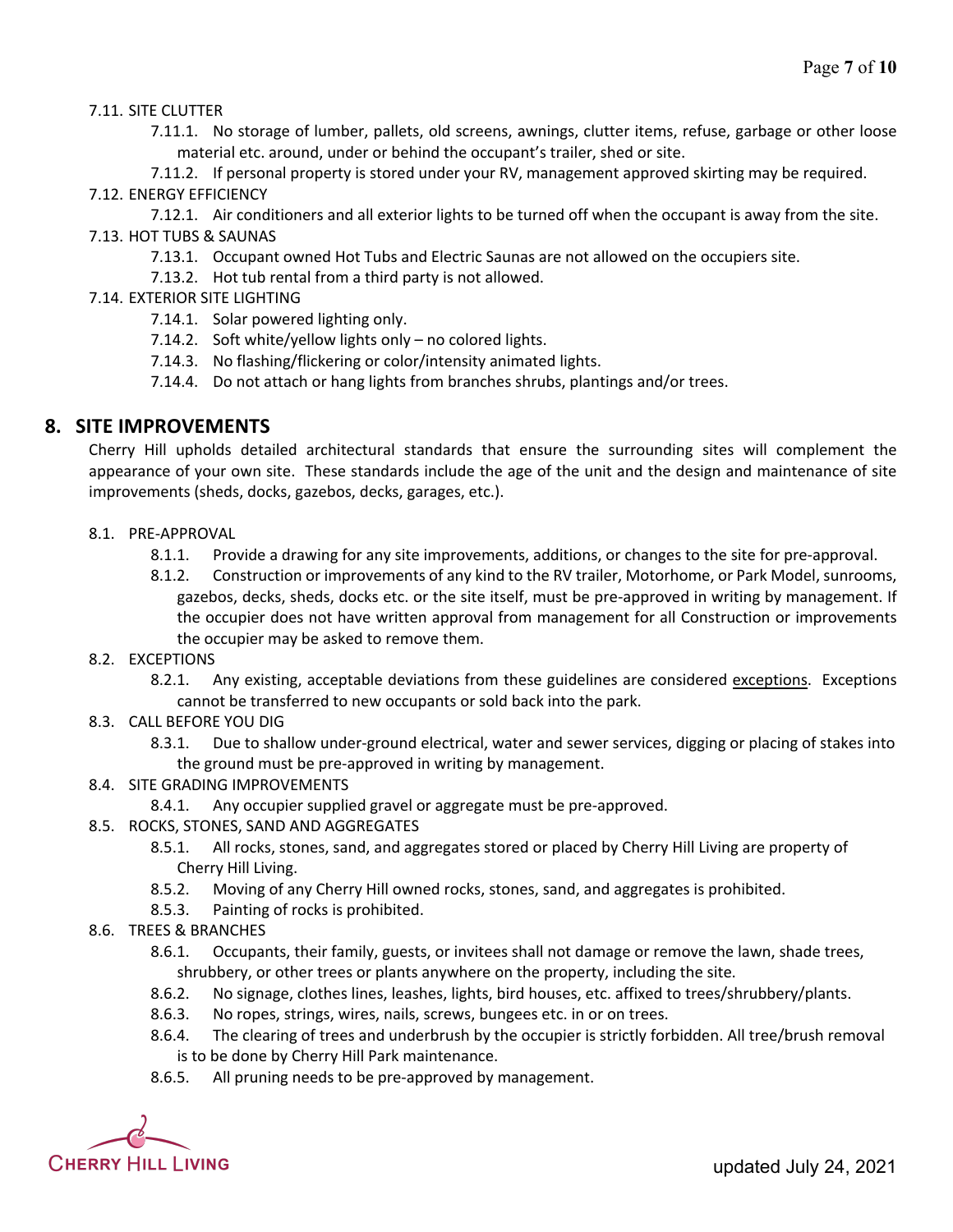- 8.7. PRIVACY WALLS
	- 8.7.1. Privacy walls of any kind are strictly forbidden. This includes all 4 sides of the site (the roadside, waterfront and on the left and right side of the site).
	- 8.7.2. No plexi-glass wind protection structures or railings. Clear tempered glass only.
	- 8.7.3. Management will entertain the possibility of natural plantings (provided and maintained by occupier) parallel to the sites side property lines. Plantings and their placement must be pre-approved.
	- 8.7.4. Management will entertain the possibility of free-standing planters parallel to the front or back of the site. Planters must be movable. Details of size, style, elevation, location, type and height must be pre-approved by management.
- 8.8. STORAGE SHEDS | SUMMER GETAWAY SITES (1 106 & 114 136)
	- 8.8.1. A maximum of one (1) shed is allowed per site.
	- 8.8.2. Maximum footprint 8' x 10', Maximum wall height 6', Maximum roof peek height 8'
	- 8.8.3. All sheds are to be placed on treated lumber skids for ease of moving.
	- 8.8.4. All sheds are to be placed directly in front of the RV trailer, Motorhome, or Park Model on the roadside of the site. Exceptions - Sites 36-51 & Sites 64-66 - sheds can be placed at the back of the site.
	- 8.8.5. Sites where Units, such as Motor Coaches, move in and out of the park periodically throughout the year will be evaluated on an individual basis.
	- 8.8.6. Sheds must be factory fabricated. (i.e., Plastic vinyl resin style are acceptable)
	- 8.8.7. Sheds are to be used for storage purposes only.
	- 8.8.8. Sheds are not to be used for sleeping quarters.
- 8.9. STORAGE SHEDS | WINTERIZED PARK MODEL SITES (107 113 & 137 182)
	- 8.9.1. Storage Sheds to be designed and built by Cherry Hill on a site-specific basis. Unless otherwise pre-approved in writing by Cherry Hill Management.
- 8.10. DECKS AND STEPS | SUMMER GETAWAY SITES (1 106 & 114 136)
	- 8.10.1. All deck surfaces are to be constructed from new brown pressure treated 2x6 wood or composite.
	- 8.10.2. Plywood or pressure treated plywood is not acceptable.
	- 8.10.3. All Deck structures below the deck surface are to be constructed from new pressure treated PWF wood. All deck Joists are to a be a minimum 2x10, 16" apart (on center).
	- 8.10.4. Decks must be built on concrete foundation blocks (not patio blocks).
	- 8.10.5. All decks must conform to building code standards.
	- 8.10.6. Decks must be built no higher than 24 inches from the lowest ground elevation to the top surface of the deck. The lower the profile the better.
	- 8.10.7. No railings allowed on decks.
	- 8.10.8. All steps are to be constructed with the same material as the decks and are to be closed riser.
	- 8.10.9. Steps are to be full length and continuous on the ends of the deck parallel to the front and back of the sites.
- 8.11. DECKS AND STEPS | WINTERIZED PARK MODEL SITES (107 113 & 137 182)
	- 8.11.1. Decks to be designed and built by Cherry Hill on a site-specific basis. Unless otherwise approved in writing by Cherry Hill Management.
- 8.12. GAZEBOS | SUMMER GETAWAY SITES (1 106 & 114 136)
	- 8.12.1. Home-built Florida rooms, Add-a-Rooms, Awnings, or Roofs are not permitted.
	- 8.12.2. Wooden structures of any kind are not permitted, only factory fabricated structures.
	- 8.12.3. Solid walls to be no higher than 24 inches above the finished floor of the Gazebo. No solid walls between this and roof.
	- 8.12.4. Must be free standing (not attached to unit).
	- 8.12.5. Must be at ground level and placed on a low deck or patio blocks.
	- 8.12.6. Rectangular Gazebo's must be placed with the longer side parallel to the site.

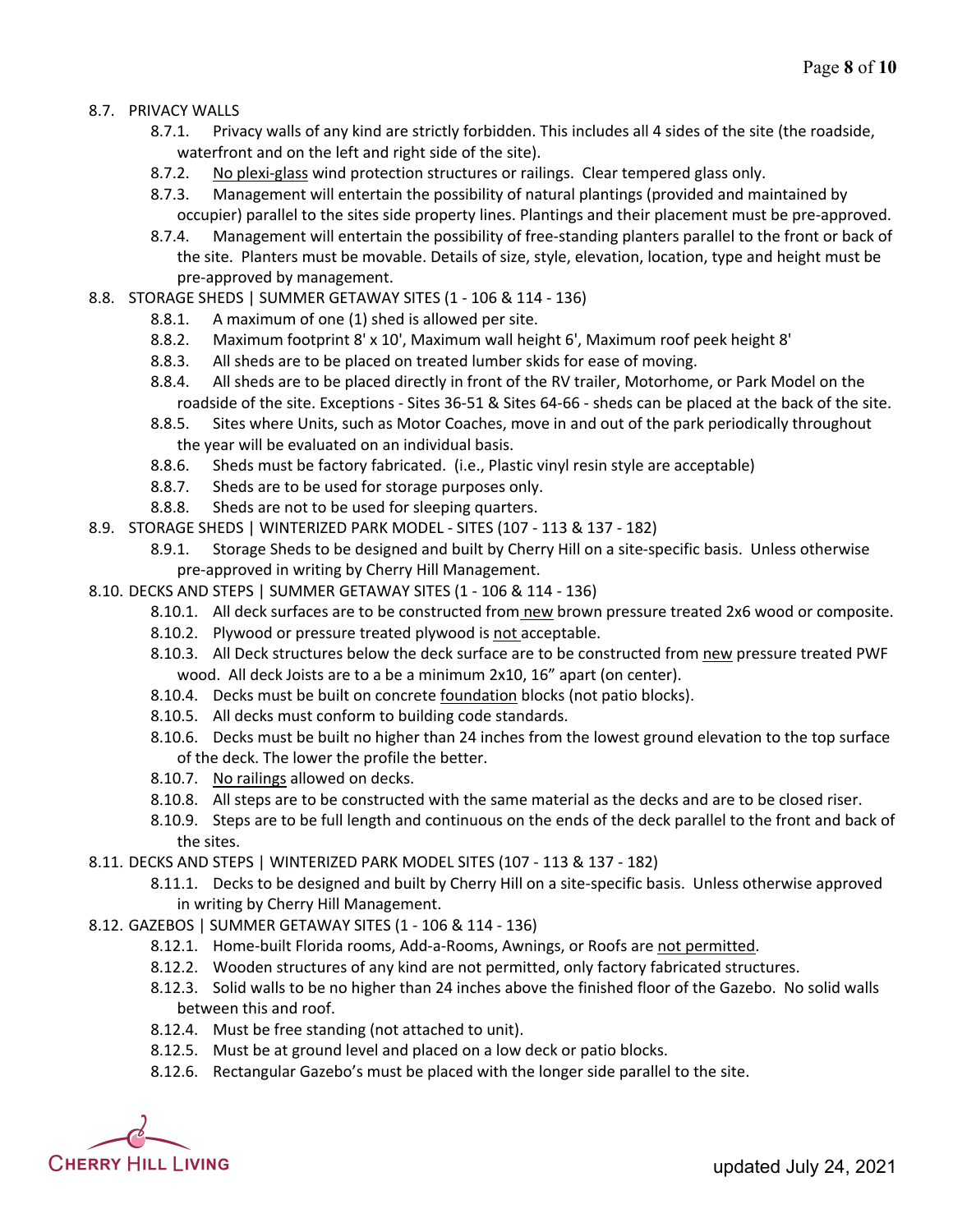8.13. GAZEBOS | WINTERIZED PARK MODEL SITES (107 - 113 & 137 - 182)

8.13.1. GAZEBOS to be designed and built by Cherry Hill on a site-specific basis. Unless otherwise approved in writing by Cherry Hill Management.

8.14. SUNROOM ADDITIONS | SUMMER GETAWAY SITES (1 - 106 & 114 - 136)

- 8.14.1. A Sunroom addition is a manufactured structure connected to a trailer with full height windows on all three sides.
- 8.14.2. Sunrooms must be supplied and installed by preferred Cherry Hill manufacturers.

8.15. SUNROOM ADDITIONS | WINTERIZED PARK MODEL SITES (107 - 113 & 137 - 182)

- 8.15.1. Sunrooms to be designed and built by Cherry Hill on a site-specific basis. Unless otherwise approved in writing by Cherry Hill Management.
- 8.16. FIREWOOD STORAGE
	- 8.16.1. Firewood must be neatly stacked in a contained, storage rack. No tarps or plastic wrap.
	- 8.16.2. Storage racks may be covered with a constructed roof, upon approval.
- 8.17. OUTDOOR CARPETS/RUGS/MATS
	- 8.17.1. Outdoor Carpets, rugs and/or mats must be kept in good condition.
	- 8.17.2. No organics growing through or on top of the carpets, rugs and/or mats
	- 8.17.3. Outdoor Carpets, rugs and/or mats must be removed for the winter months.

8.18. GARAGES

- 8.18.1. GARAGES to be designed and built by Cherry Hill on a site-specific basis. Unless otherwise approved in writing by Cherry Hill Management.
- 8.19. ELECTRICAL ADDED TO SITE
	- 8.19.1. All electrical work added to a trailer, site and/or amenities must be pre-approved.
	- 8.19.2. All electrical work added to a trailer, site and/or amenities must be done by a certified electrician.
	- 8.19.3. All electrical work added to a trailer, site and/or amenities must be permitted.

#### **9. PRIVATE DOCKS**

The Lake is one of Cherry Hill Living's most unique features. Cherry Hill members take pride in the shimmering blue, fresh, spring-fed waters. Since Cherry Hill Living is a private park, members enjoy its natural amenities peacefully. The purpose of this Dock Agreement isto enhance the waterfront experience and value by managing clutter and maintaining aesthetic guidelines.

#### 9.1. GENERAL DOCK INFORMATION

- 9.1.1. Beach and water are not private property, this includes the area in front of and around private docks and access ramps.
- 9.1.2. Docks can be shared by multiple sites. When a dock is shared one member must be the Primary Contact. The Primary contact is responsible for co-ordination of any payments and/or upkeep.
- 9.1.3. All dock adjustments, additions, alterations, and accessories must be pre-approved by park management in writing.
- 9.1.4. Private Docks will be evaluated annually for maintenance and upkeep (The Assessment).

#### 9.2. NEW DOCK CONSTRUCTION STANDARDS

- 9.2.1. Maximum 14' wide (parallel to shoreline) x 10' 20' long.
- 9.2.2. Must be floating (owners may choose to secure floating docks to anchor posts for added stability).
- 9.2.3. Current acceptable products:
	- 9.2.3.1. EZDock see community dock on East side (EZDock catalogue available at the park office).
	- 9.2.3.2. Aluminum frames with composite decking (specifications and design to be pre-approved)
- 9.2.4. Treated lumber and/or steel is not permitted